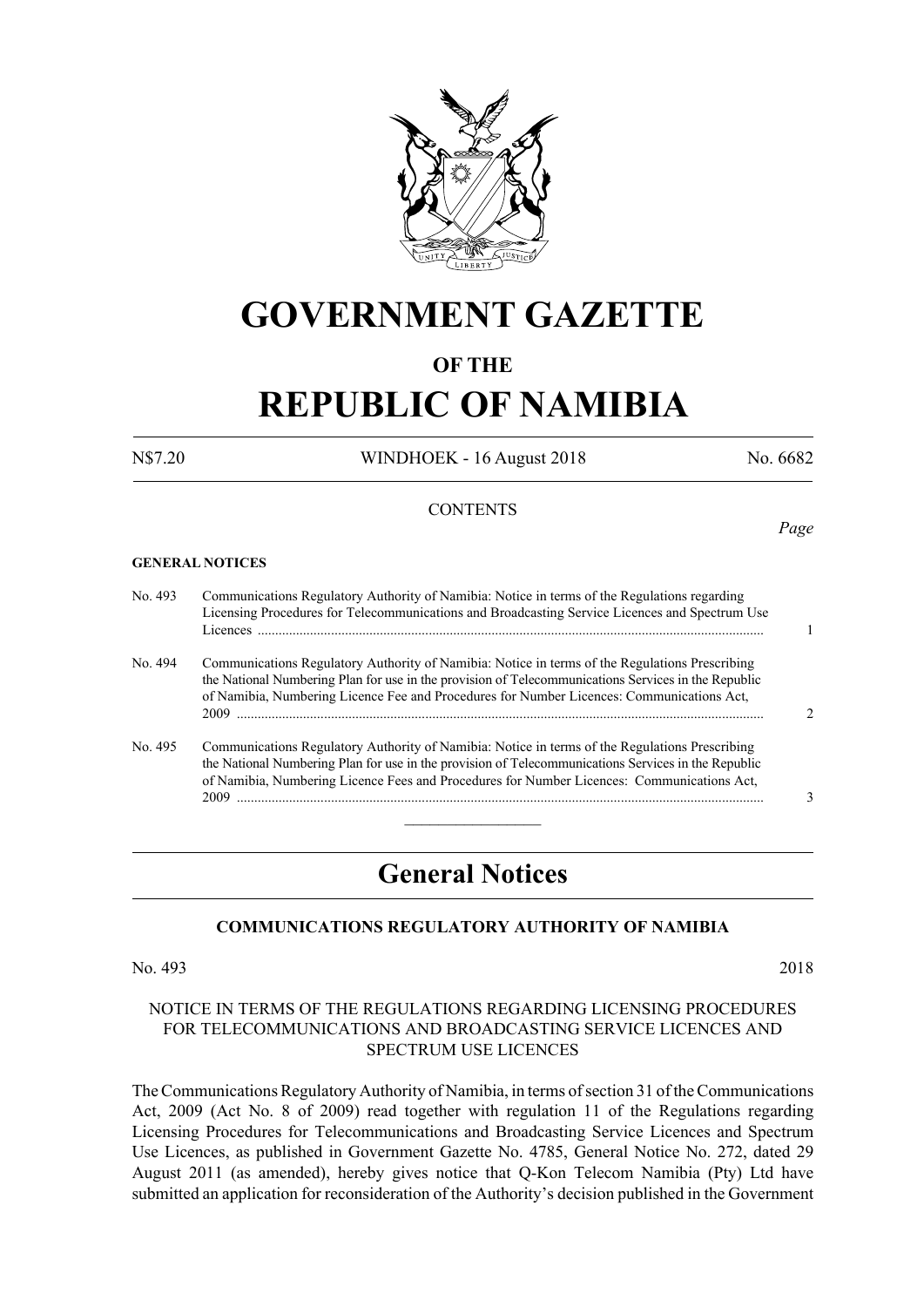Gazette No. 6655, General Notice No. 377, dated 25 July 2018, regarding its application for a Class Comprehensive Telecommunications Service Licence (ECS & ECNS).

The public may submit in writing to the Authority written comments within fourteen (14) days from the date of publication of this notice in the *Gazette*.

Q-Kon Telecom Namibia (Pty) Ltd may submit, in writing to the Authority, a response to any written comments within fourteen (14) days from the lapsing of the time to submit written submissions.

All written submissions must contain the name and contact details of the person making the written submissions and the name and contact details of the person for whom the written submissions is made, if different and be clear and concise.

All written submissions and reply comments must be made either physically or electronically:

- (1) by hand to the head offices of the Authority, namely Communication House, 56 Robert Mugabe Avenue, Windhoek;
- (2) by post to the head offices of the Authority, namely Private Bag 13309, Windhoek 9000;
- (3) by electronic mail to the following address: legal@cran.na;
- (4) by facsimile to the following facsimile number:  $+264$  61 222790; and
- (5) by fax to e-mail to: 0886550852.

#### **F. K. MBANDEKA CHIEF EXECUTIVE OFFICER COMMUNICATIONS REGULATORY AUTHORITY**

### **COMMUNICATIONS REGULATORY AUTHORITY OF NAMIBIA**

 $\frac{1}{2}$ 

#### No. 494 2018

### NOTICE IN TERMS OF THE REGULATIONS PRESCRIBING THE NATIONAL NUMBERING PLAN FOR USE IN THE PROVISION OF TELECOMMUNICATIONS SERVICES IN THE REPUBLIC OF NAMIBIA, NUMBERING LICENCE FEE AND PROCEDURES FOR NUMBER LICENCES: COMMUINCATIONS ACT, 2009

The Communications Regulatory Authority of Namibia, in terms of Regulation 22(1) of the Regulations regarding the National Numbering Plan for Namibia for Use in the Provision of Telecommunications Services in the Republic of Namibia, Numbering Licence Fees and Procedures for Number Licences as published in Government Gazette No. 5983, General Notice No. 97 dated 1 April 2016, herewith gives notice that Telecom Namibia Limited submitted an application for Number Licence to the Authority:

| Applicant                     | Applicant's<br>place of<br>incorporation | Percentage of<br><b>Stock owned</b><br>by Namibian<br><b>Citizens</b> | <b>Number</b><br>Category | <b>Short codes</b><br>numbers<br>applied for to<br>be considered<br>for assign-<br>ment | <b>Description of</b><br>geographical<br>area | <b>Service to</b><br>be provided<br>using number<br>applied for |
|-------------------------------|------------------------------------------|-----------------------------------------------------------------------|---------------------------|-----------------------------------------------------------------------------------------|-----------------------------------------------|-----------------------------------------------------------------|
| Telecom<br>Namibia<br>Limited | Namibian                                 | $100\%$                                                               | <b>Short Codes</b>        | 166<br>987<br>967<br>1211<br>1911                                                       | National                                      | <b>Short Codes</b>                                              |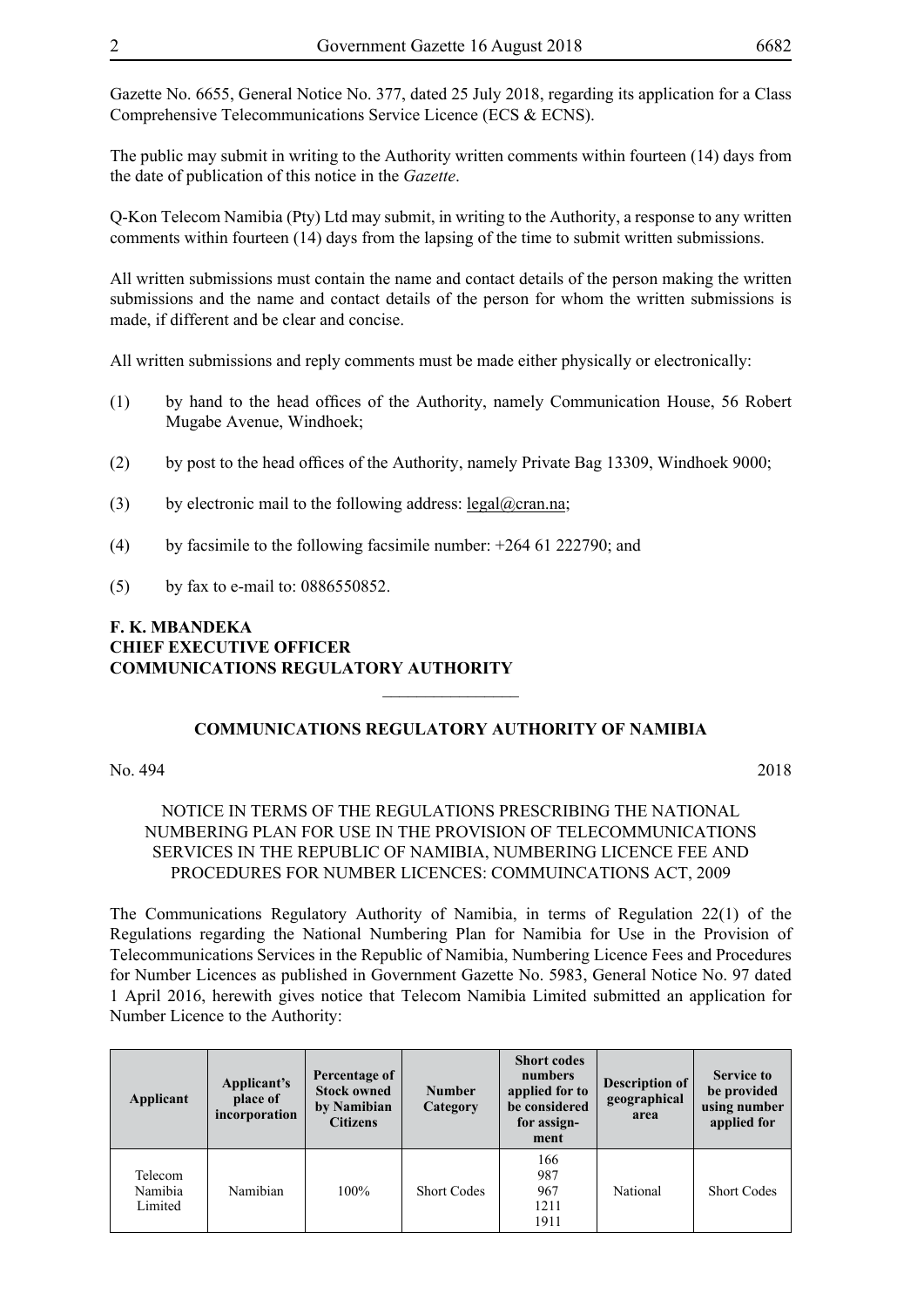The Applicant may submit, in writing to the Authority, a response to any written comments within fourteen (14) days from the lapsing of the time to submit written submissions.

All written submissions must contain the name and contact details of the person making the written submissions and the name and contact details of the person for whom the written submissions is made, if different and be clear and concise.

All written submissions and reply comments must be made either physically or electronically:

- (1) by hand to the head offices of the Authority, namely Communication House, 56 Robert Mugabe Avenue, Windhoek;
- (2) by post to the head offices of the Authority, namely Private Bag 13309, Windhoek 9000;
- (3) by electronic mail to the following address: legal@cran.na;
- (4) by facsimile to the following facsimile number: +264 61 222790; and
- (5) by fax to e-mail to: 0886550852.

#### **F. K. MBANDEKA CHIEF EXECUTIVE OFFICER COMMUNICATIONS REGULATORY AUTHORITY**

#### **COMMUNICATIONS REGULATORY AUTHORITY OF NAMIBIA**

 $\overline{\phantom{a}}$  , where  $\overline{\phantom{a}}$ 

No. 495 2018

#### NOTICE IN TERMS OF THE REGULATIONS PRESCRIBING THE NATIONAL NUMBERING PLAN FOR USE IN THE PROVISION OF TELECOMMUNICATIONS SERVICES IN THE REPUBLIC OF NAMIBIA, NUMBERING LICENCE FEES AND PROCEDURES FOR NUMBER LICENCES: COMMUNICATIONS ACT, 2009

The Communications Regulatory Authority of Namibia in terms of Regulation 14(4) of the Regulations regarding the National Numbering Plan for Namibia for use in the provision of Telecommunications Services in the Republic of Namibia, Numbering Licence Fees and Procedures for Number Licences as published in Government Gazette No. 5983, General Notice No. 97 dated 01 April 2016, herewith gives notice that the person referred to in the table below, complied with the transitioning arrangements for number licences as set out in Regulation 14 and the Authority has awarded number licenses as follows: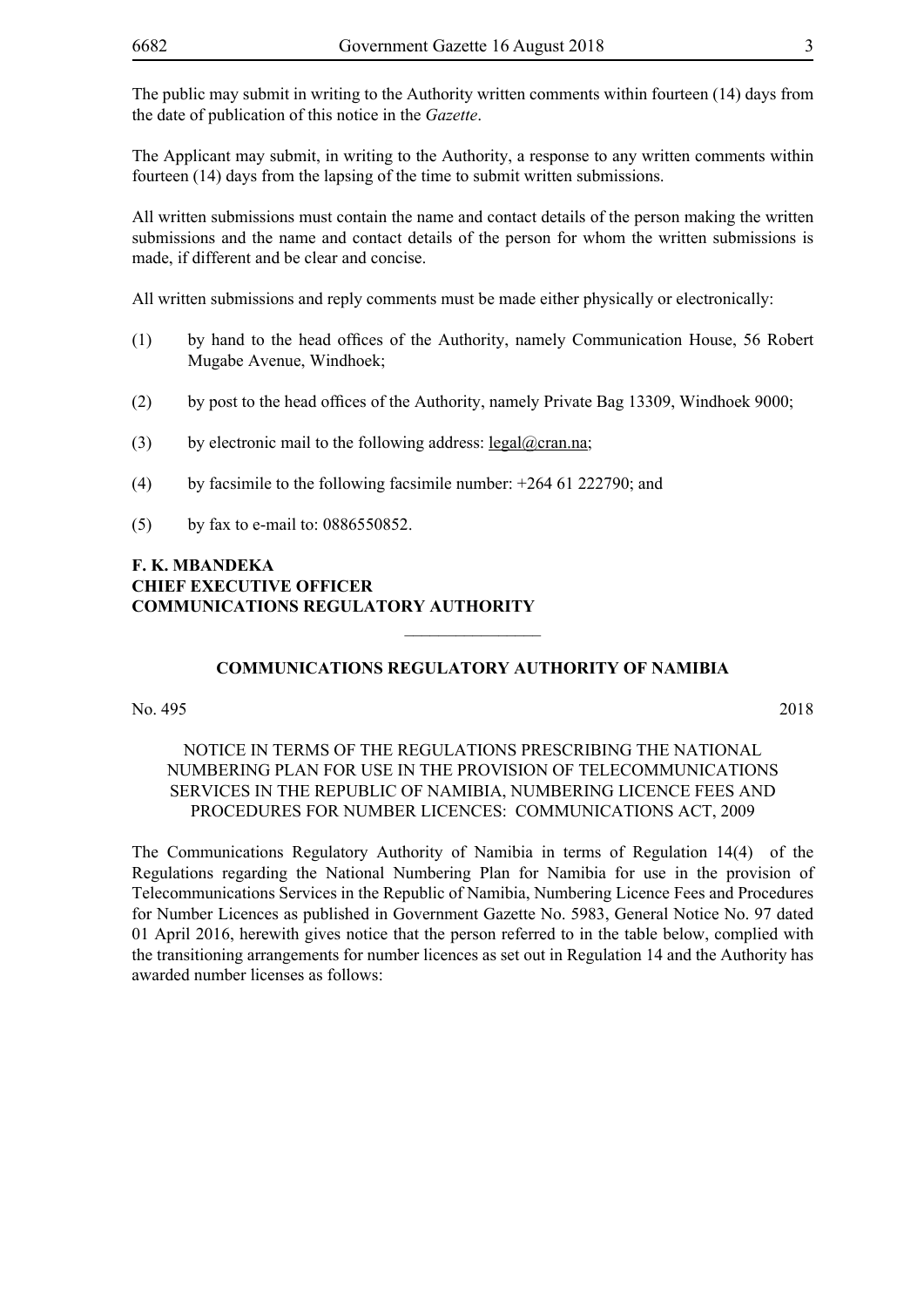| Service to be<br>provided                                                                                                                            | existing services<br>Fixed line DID<br>only                                                                                             | Communications<br>Electronic                                                                                                                                                                                                                                                                                                                                                                                                                                                                                                                                                                                                                                                                                                                                                               |
|------------------------------------------------------------------------------------------------------------------------------------------------------|-----------------------------------------------------------------------------------------------------------------------------------------|--------------------------------------------------------------------------------------------------------------------------------------------------------------------------------------------------------------------------------------------------------------------------------------------------------------------------------------------------------------------------------------------------------------------------------------------------------------------------------------------------------------------------------------------------------------------------------------------------------------------------------------------------------------------------------------------------------------------------------------------------------------------------------------------|
| geographic coverage<br>Description of<br>area <sub>(s)</sub>                                                                                         | The Republic of<br>Namibia                                                                                                              | The Republic of<br>Namibia                                                                                                                                                                                                                                                                                                                                                                                                                                                                                                                                                                                                                                                                                                                                                                 |
| Numbers to be considered for<br>transitioning (Start-End)                                                                                            | 612900000-612999999<br>612000000-612099999<br>612800000-612899999<br>613200000-613299999<br>614300000-6143999999<br>610800000-610899999 | 854100000-854199999<br>854200000-854299999<br>854300000-8543999999<br>851200000-851299999<br>851300000-851399999<br>851400000-1351499999<br>851500000-851599999<br>851600000-851699999<br>851800000-851899999<br>852000000-852099999<br>852100000-852199999<br>852200000-852299999<br>852300000-852399999<br>852400000-8524999999<br>852500000-852599999<br>852600000-852699999<br>852700000-8527999999<br>852800000-852899999<br>852900000-8529999999<br>853000000-853099999<br>853200000-853299999<br>853300000-853399999<br>853400000-8534999999<br>853500000-853599999<br>853600000-853699999<br>853700000-853799999<br>853800000-853899999<br>853900000-8539999999<br>85400000058-000005<br>8510000005851099999<br>851100000-851199999<br>853100000-853199999<br>854400000-8544999999 |
| Number of Blocks<br>considered to be<br>transitioned by<br>the Authority                                                                             | $\circ$                                                                                                                                 | 73                                                                                                                                                                                                                                                                                                                                                                                                                                                                                                                                                                                                                                                                                                                                                                                         |
| Category<br>Number                                                                                                                                   | existing services<br>Fixed line DID<br>$\text{only}$ (61)                                                                               | munications (85)<br>Electronic Com-                                                                                                                                                                                                                                                                                                                                                                                                                                                                                                                                                                                                                                                                                                                                                        |
| <b>Citizens or Namibian</b><br>citizens or Namibian<br>owned by Namibian<br>trolled by Namibian<br>Percentage of Stock<br>Companies con-<br>Citizens | 100% owned by Na-<br>mibian Government                                                                                                  | 100% owned by Na-<br>mibian Government                                                                                                                                                                                                                                                                                                                                                                                                                                                                                                                                                                                                                                                                                                                                                     |
| Citizenship or place<br>of incorporation;<br>Licensee's                                                                                              | Namibia                                                                                                                                 | Namibia                                                                                                                                                                                                                                                                                                                                                                                                                                                                                                                                                                                                                                                                                                                                                                                    |
| LicenseesName                                                                                                                                        | Telecom Namibia<br>Limited                                                                                                              | Telecom Namibia<br>Limited                                                                                                                                                                                                                                                                                                                                                                                                                                                                                                                                                                                                                                                                                                                                                                 |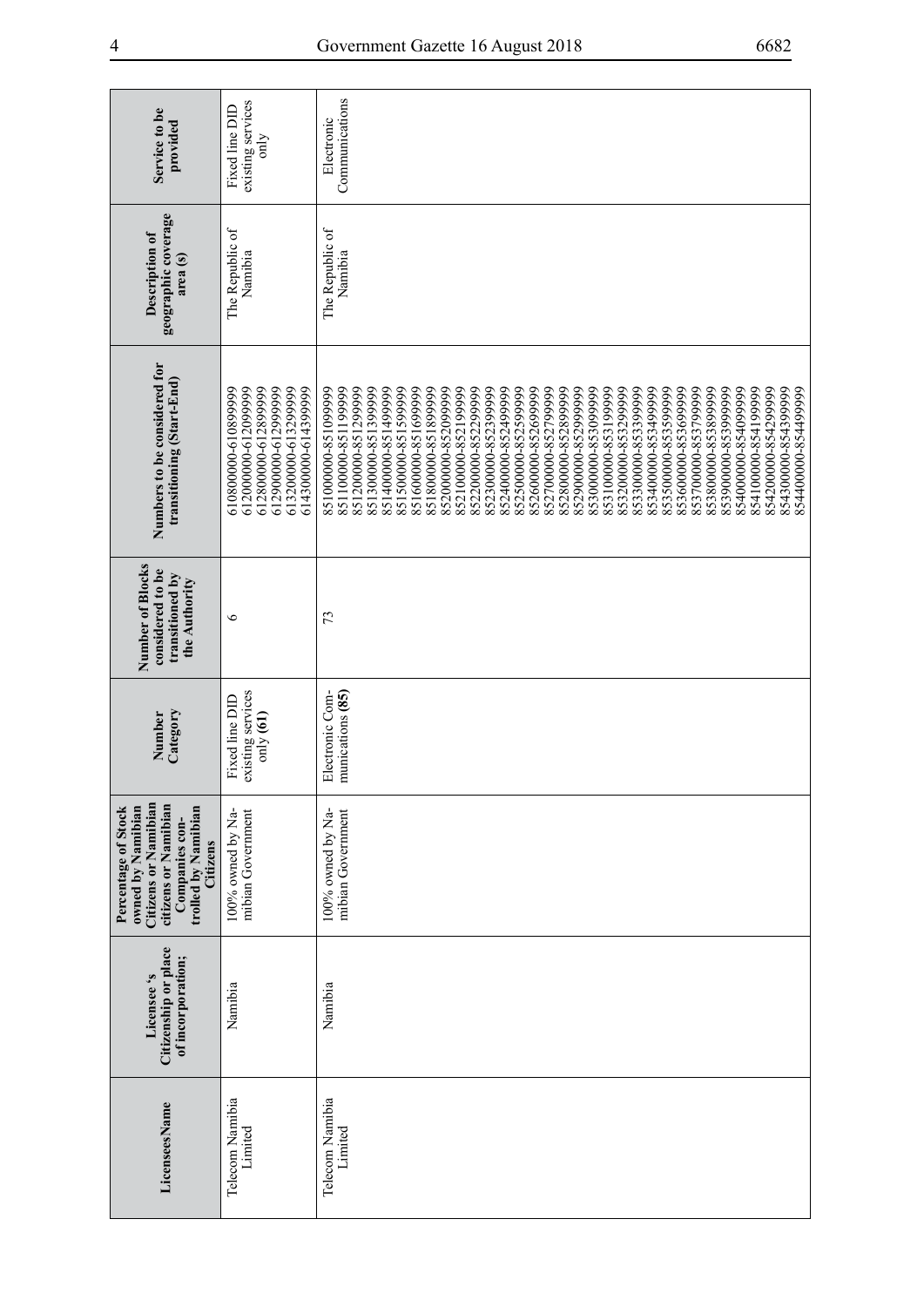|                                                                                                                                                                                                                                                                                                                                                                                                                                                                                                                                                                                                                                                                                                                                                                                                                                                                                                                                                           | FreeFone                                                                   |
|-----------------------------------------------------------------------------------------------------------------------------------------------------------------------------------------------------------------------------------------------------------------------------------------------------------------------------------------------------------------------------------------------------------------------------------------------------------------------------------------------------------------------------------------------------------------------------------------------------------------------------------------------------------------------------------------------------------------------------------------------------------------------------------------------------------------------------------------------------------------------------------------------------------------------------------------------------------|----------------------------------------------------------------------------|
|                                                                                                                                                                                                                                                                                                                                                                                                                                                                                                                                                                                                                                                                                                                                                                                                                                                                                                                                                           | The Republic of<br>Namibia                                                 |
| 856800000-856899999<br>857700000-857799999<br>85880000088999999<br>85900000-859099999<br>859200000-8592999999<br>854600000-854699999<br>854700000-8547999999<br>8549000008549999999<br>855000000-855099999<br>855100000-855199999<br>855200000-855299999<br>855300000-855399999<br>855400000-8554999999<br>855500000-855599999<br>855600000-855699999<br>855700000-8557999999<br>855800000-855899999<br>855900000-8559999999<br>856000000-856099999<br>856100000-856199999<br>856200000-856299999<br>856300000-8563999999<br>856400000-856499999<br>856500000-856599999<br>856600000-856699999<br>856700000-856799999<br>856900000-856999999<br>857000000-8570999999<br>857100000-857199999<br>857200000-857299999<br>857300000-8573999999<br>857400000574999999<br>857600000-857699999<br>857800000-857899999<br>858000000-858099999<br>858100000-858199999<br>858500000-858599999<br>859300000-859399999<br>859600000-859699999<br>854500000-8545999999 | 800000010<br>800000002<br>800000012<br>800000004<br>800000001<br>800000011 |
|                                                                                                                                                                                                                                                                                                                                                                                                                                                                                                                                                                                                                                                                                                                                                                                                                                                                                                                                                           | 288                                                                        |
|                                                                                                                                                                                                                                                                                                                                                                                                                                                                                                                                                                                                                                                                                                                                                                                                                                                                                                                                                           | FreeFone (80)                                                              |
|                                                                                                                                                                                                                                                                                                                                                                                                                                                                                                                                                                                                                                                                                                                                                                                                                                                                                                                                                           | 100% owned by Na-<br>mibian Government                                     |
|                                                                                                                                                                                                                                                                                                                                                                                                                                                                                                                                                                                                                                                                                                                                                                                                                                                                                                                                                           | Namibia                                                                    |
|                                                                                                                                                                                                                                                                                                                                                                                                                                                                                                                                                                                                                                                                                                                                                                                                                                                                                                                                                           | Telecom Namibia<br>Limited                                                 |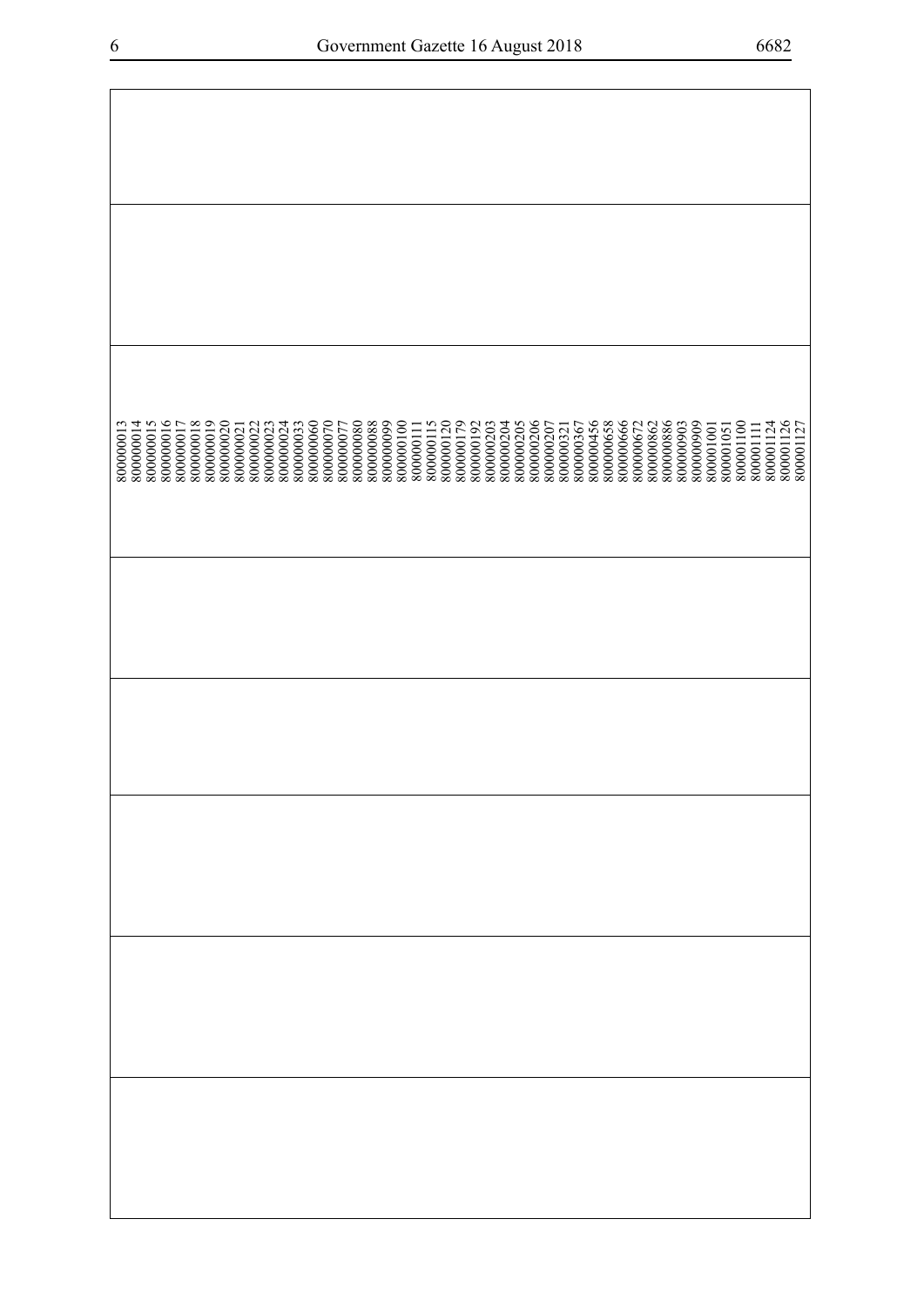| 800001404<br>800001800<br>8000002008 | 800002020 | 800002281<br>800002365 | 800002427<br>800002450 | 800002480<br>800002533<br>800002580 | $\begin{array}{c} 800002800 \\ 800002817 \\ 800002818 \end{array}$ |  | 800002829<br>800002852 | 800002853<br>800002863<br>800003312 |  | 800003313<br>800003323<br>800003518 | 800004111<br>800004770 | 800004814<br>800005502<br>800005909 |  | 800006068<br>800006146 | 800006166<br>800006342<br>800006656 |  | $\begin{array}{c} 800006930 \\ 800007007 \\ 800007007 \end{array}$ |  | 800007788<br>800008666 | 800009358<br>800009544 | 800010000 | 80001177 | 800011583<br>800015005 | 800020753 | 800021021<br>800024365 |  |
|--------------------------------------|-----------|------------------------|------------------------|-------------------------------------|--------------------------------------------------------------------|--|------------------------|-------------------------------------|--|-------------------------------------|------------------------|-------------------------------------|--|------------------------|-------------------------------------|--|--------------------------------------------------------------------|--|------------------------|------------------------|-----------|----------|------------------------|-----------|------------------------|--|
|                                      |           |                        |                        |                                     |                                                                    |  |                        |                                     |  |                                     |                        |                                     |  |                        |                                     |  |                                                                    |  |                        |                        |           |          |                        |           |                        |  |
|                                      |           |                        |                        |                                     |                                                                    |  |                        |                                     |  |                                     |                        |                                     |  |                        |                                     |  |                                                                    |  |                        |                        |           |          |                        |           |                        |  |
|                                      |           |                        |                        |                                     |                                                                    |  |                        |                                     |  |                                     |                        |                                     |  |                        |                                     |  |                                                                    |  |                        |                        |           |          |                        |           |                        |  |
|                                      |           |                        |                        |                                     |                                                                    |  |                        |                                     |  |                                     |                        |                                     |  |                        |                                     |  |                                                                    |  |                        |                        |           |          |                        |           |                        |  |
|                                      |           |                        |                        |                                     |                                                                    |  |                        |                                     |  |                                     |                        |                                     |  |                        |                                     |  |                                                                    |  |                        |                        |           |          |                        |           |                        |  |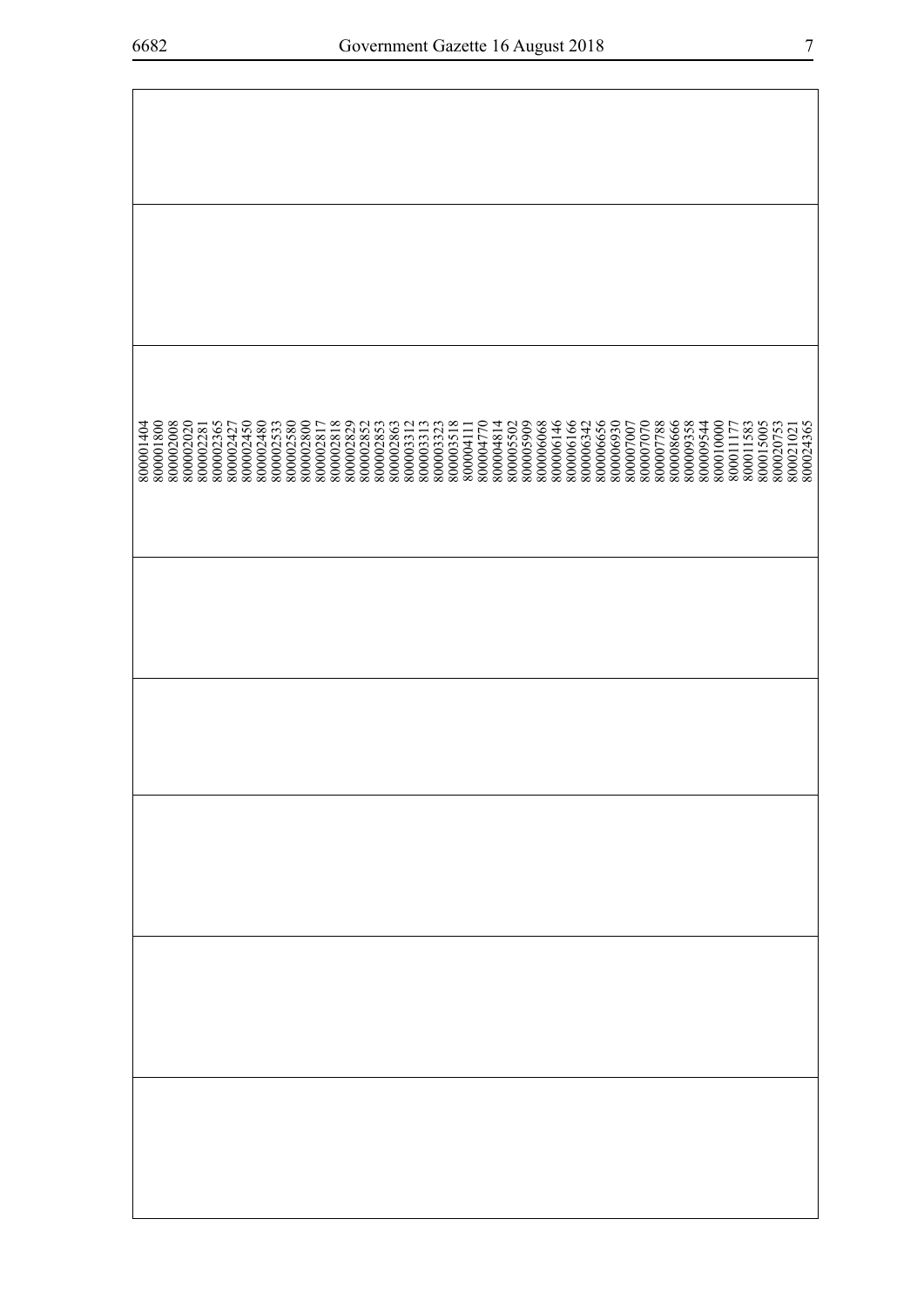| 800036436<br>800038000<br>800028000<br>800030303<br>800050505<br>800100000<br>800100200 | 800104104<br>800120120<br>800120130<br>800121282<br>800100457<br>800101010<br>$800111002800111111$<br>800111213<br>800100211<br>800116111 | 800200206<br>800200200<br>800200202<br>800200203<br>800200204<br>800200205<br>800200207<br>800202020<br>800202032<br>800122122<br>800123747<br>800200201<br>800204101 | 800213350<br>800220076<br>800220636<br>800222333<br>800222769<br>800220309<br>800210945<br>800212254<br>800213118<br>800221537<br>800212187<br>800222117<br>800222222<br>800212251<br>800208211<br>800210871 |
|-----------------------------------------------------------------------------------------|-------------------------------------------------------------------------------------------------------------------------------------------|-----------------------------------------------------------------------------------------------------------------------------------------------------------------------|--------------------------------------------------------------------------------------------------------------------------------------------------------------------------------------------------------------|
|                                                                                         |                                                                                                                                           |                                                                                                                                                                       |                                                                                                                                                                                                              |
|                                                                                         |                                                                                                                                           |                                                                                                                                                                       |                                                                                                                                                                                                              |
|                                                                                         |                                                                                                                                           |                                                                                                                                                                       |                                                                                                                                                                                                              |
|                                                                                         |                                                                                                                                           |                                                                                                                                                                       |                                                                                                                                                                                                              |
|                                                                                         |                                                                                                                                           |                                                                                                                                                                       |                                                                                                                                                                                                              |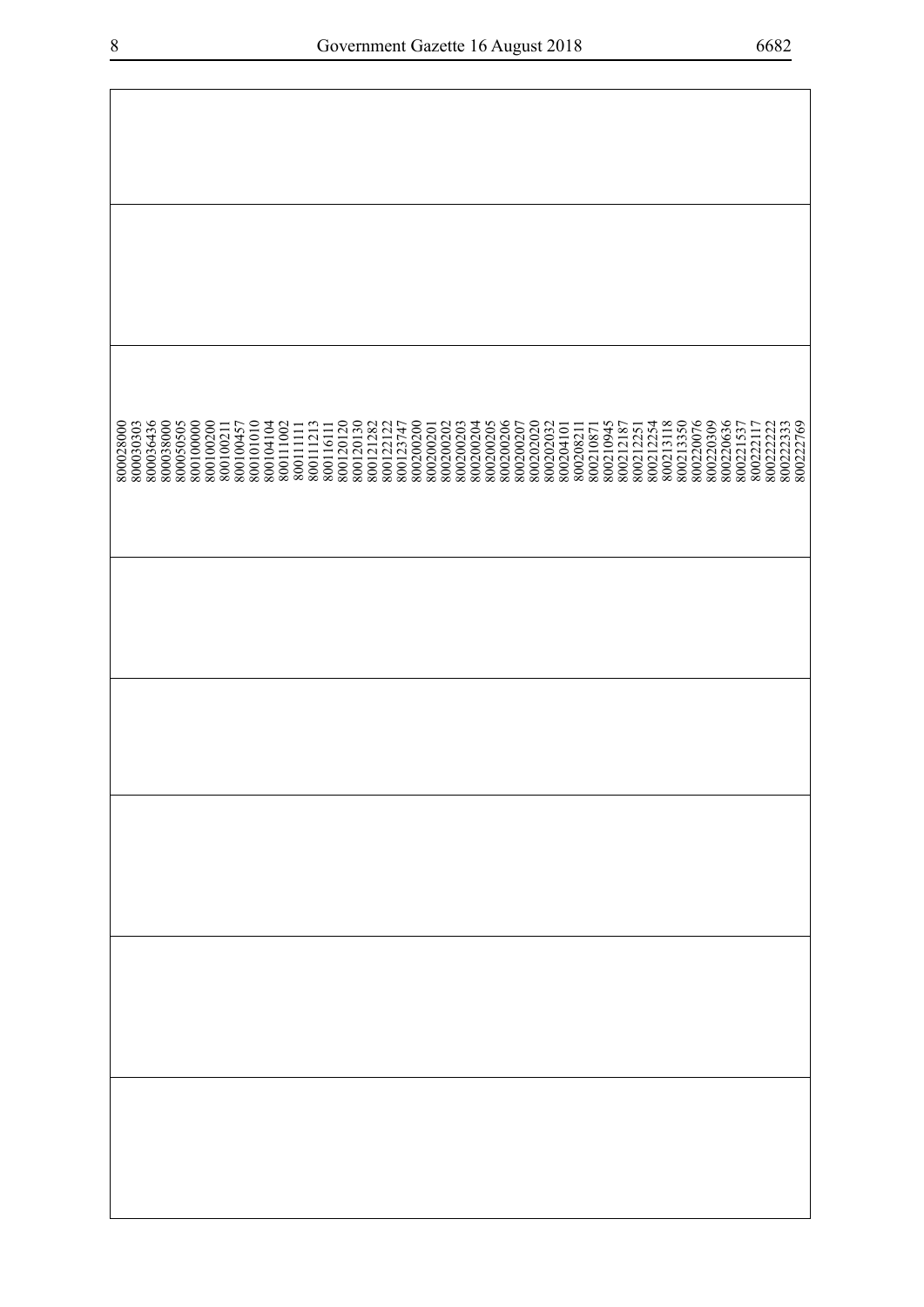| 800222888<br>800223216<br>800223344 | 800223612<br>800224014 | 800224557<br>800225230 | 800226002 | 800226003<br>800226007 | 800226489 | 800228877 | 800228939<br>800230230 | 800230233<br>800230704 | 800232212 | 800233002 | 800234567 | 800234867 | 800235000 | 800236236 | 800236698 | 800237911 | 800238181 | 800244442 | 800247365 | 800252423 | 800253003 | 800260048 | 800261756<br>800261757<br>800263255<br>800264300 | 800267323 | 800270400 | 800271210 | 800271659 | 800274911 | 800279550 | 800286862 | 800290100 | 800290178 | 800290500 | 800290800<br>800295220 |  |
|-------------------------------------|------------------------|------------------------|-----------|------------------------|-----------|-----------|------------------------|------------------------|-----------|-----------|-----------|-----------|-----------|-----------|-----------|-----------|-----------|-----------|-----------|-----------|-----------|-----------|--------------------------------------------------|-----------|-----------|-----------|-----------|-----------|-----------|-----------|-----------|-----------|-----------|------------------------|--|
|                                     |                        |                        |           |                        |           |           |                        |                        |           |           |           |           |           |           |           |           |           |           |           |           |           |           |                                                  |           |           |           |           |           |           |           |           |           |           |                        |  |
|                                     |                        |                        |           |                        |           |           |                        |                        |           |           |           |           |           |           |           |           |           |           |           |           |           |           |                                                  |           |           |           |           |           |           |           |           |           |           |                        |  |
|                                     |                        |                        |           |                        |           |           |                        |                        |           |           |           |           |           |           |           |           |           |           |           |           |           |           |                                                  |           |           |           |           |           |           |           |           |           |           |                        |  |
|                                     |                        |                        |           |                        |           |           |                        |                        |           |           |           |           |           |           |           |           |           |           |           |           |           |           |                                                  |           |           |           |           |           |           |           |           |           |           |                        |  |
|                                     |                        |                        |           |                        |           |           |                        |                        |           |           |           |           |           |           |           |           |           |           |           |           |           |           |                                                  |           |           |           |           |           |           |           |           |           |           |                        |  |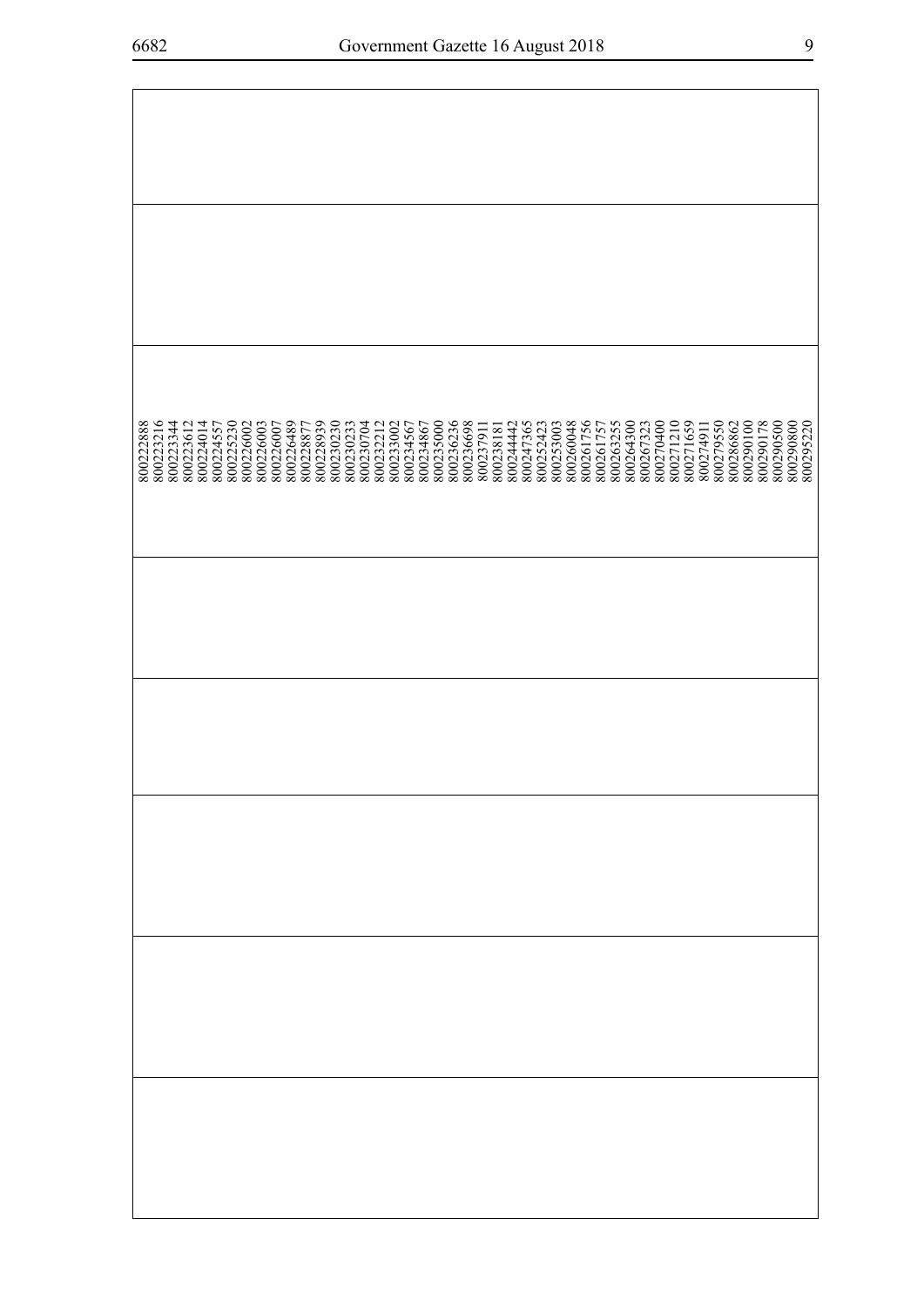| 800304326<br>800304327<br>800304700<br>800304988<br>800308308<br>800320511<br>800324626<br>800387130<br>800400000<br>800402931<br>800410380<br>800300658<br>800301054<br>800301630<br>800302343<br>800303030<br>800303425<br>800304325<br>800310638<br>80033333<br>800333555<br>800370300<br>800400400<br>800400522<br>800400606<br>800400645<br>800401543<br>800434435<br>800435830<br>800444444<br>800444555<br>800467323<br>800505050<br>800505911<br>800300000<br>800300999<br>800400613<br>800400983<br>800298084<br>800298100<br>800300407<br>800300667<br>800310397<br>800309231<br>800411411<br>800300641 |  |  |  |  |  |  |  |  |  |  |  |  |  |  |  |  |  |  |
|-------------------------------------------------------------------------------------------------------------------------------------------------------------------------------------------------------------------------------------------------------------------------------------------------------------------------------------------------------------------------------------------------------------------------------------------------------------------------------------------------------------------------------------------------------------------------------------------------------------------|--|--|--|--|--|--|--|--|--|--|--|--|--|--|--|--|--|--|
|                                                                                                                                                                                                                                                                                                                                                                                                                                                                                                                                                                                                                   |  |  |  |  |  |  |  |  |  |  |  |  |  |  |  |  |  |  |
|                                                                                                                                                                                                                                                                                                                                                                                                                                                                                                                                                                                                                   |  |  |  |  |  |  |  |  |  |  |  |  |  |  |  |  |  |  |
|                                                                                                                                                                                                                                                                                                                                                                                                                                                                                                                                                                                                                   |  |  |  |  |  |  |  |  |  |  |  |  |  |  |  |  |  |  |
|                                                                                                                                                                                                                                                                                                                                                                                                                                                                                                                                                                                                                   |  |  |  |  |  |  |  |  |  |  |  |  |  |  |  |  |  |  |
|                                                                                                                                                                                                                                                                                                                                                                                                                                                                                                                                                                                                                   |  |  |  |  |  |  |  |  |  |  |  |  |  |  |  |  |  |  |
|                                                                                                                                                                                                                                                                                                                                                                                                                                                                                                                                                                                                                   |  |  |  |  |  |  |  |  |  |  |  |  |  |  |  |  |  |  |
|                                                                                                                                                                                                                                                                                                                                                                                                                                                                                                                                                                                                                   |  |  |  |  |  |  |  |  |  |  |  |  |  |  |  |  |  |  |
|                                                                                                                                                                                                                                                                                                                                                                                                                                                                                                                                                                                                                   |  |  |  |  |  |  |  |  |  |  |  |  |  |  |  |  |  |  |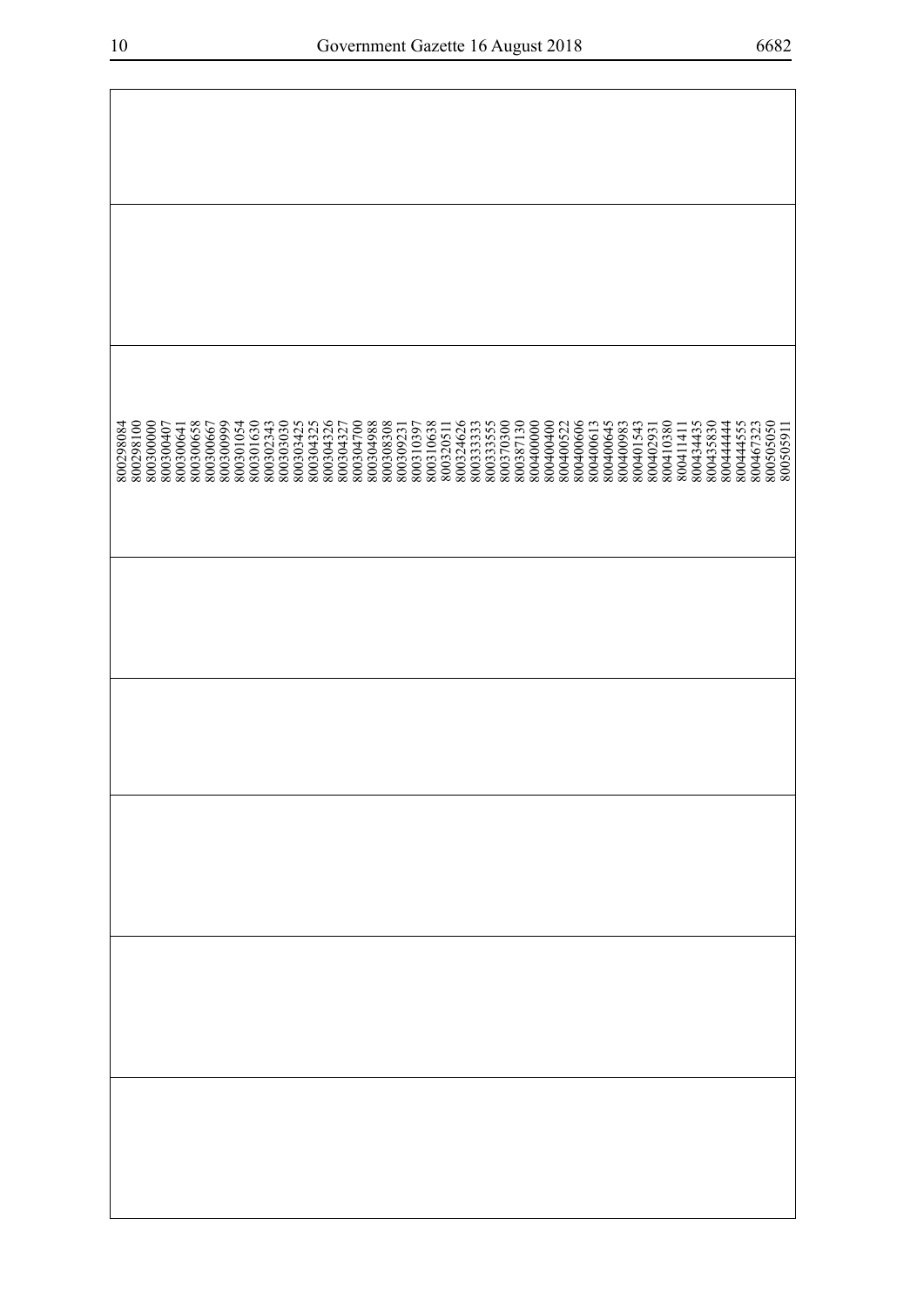| 800506090 | 800530530 | 800554100<br>800555555 | 800568838 | 800600000 | 800600345 | 800600777 | 800603295 | 800611046 | 800611053 | 800611057 | 800626367 | 800662273 | 800666100 | 800666101 | 800666110 | 800666333 | 800666444 | 800666555 | 800666666 | 800666777 | 800666888 | 800666999 | 800677688 | 800700000 | 800702960 | 800710000<br>800710021 | 800733333 | 800772937<br>800777777 | 80080000 | 800800800 | 800808080 | 800809840 | 800810251 | 800810259 | 800864615 | 800873554 | 800888600 | 80088800 | 800888999 | 800909090 | 800909881 | 80099999 |
|-----------|-----------|------------------------|-----------|-----------|-----------|-----------|-----------|-----------|-----------|-----------|-----------|-----------|-----------|-----------|-----------|-----------|-----------|-----------|-----------|-----------|-----------|-----------|-----------|-----------|-----------|------------------------|-----------|------------------------|----------|-----------|-----------|-----------|-----------|-----------|-----------|-----------|-----------|----------|-----------|-----------|-----------|----------|
|           |           |                        |           |           |           |           |           |           |           |           |           |           |           |           |           |           |           |           |           |           |           |           |           |           |           |                        |           |                        |          |           |           |           |           |           |           |           |           |          |           |           |           |          |
|           |           |                        |           |           |           |           |           |           |           |           |           |           |           |           |           |           |           |           |           |           |           |           |           |           |           |                        |           |                        |          |           |           |           |           |           |           |           |           |          |           |           |           |          |
|           |           |                        |           |           |           |           |           |           |           |           |           |           |           |           |           |           |           |           |           |           |           |           |           |           |           |                        |           |                        |          |           |           |           |           |           |           |           |           |          |           |           |           |          |
|           |           |                        |           |           |           |           |           |           |           |           |           |           |           |           |           |           |           |           |           |           |           |           |           |           |           |                        |           |                        |          |           |           |           |           |           |           |           |           |          |           |           |           |          |
|           |           |                        |           |           |           |           |           |           |           |           |           |           |           |           |           |           |           |           |           |           |           |           |           |           |           |                        |           |                        |          |           |           |           |           |           |           |           |           |          |           |           |           |          |